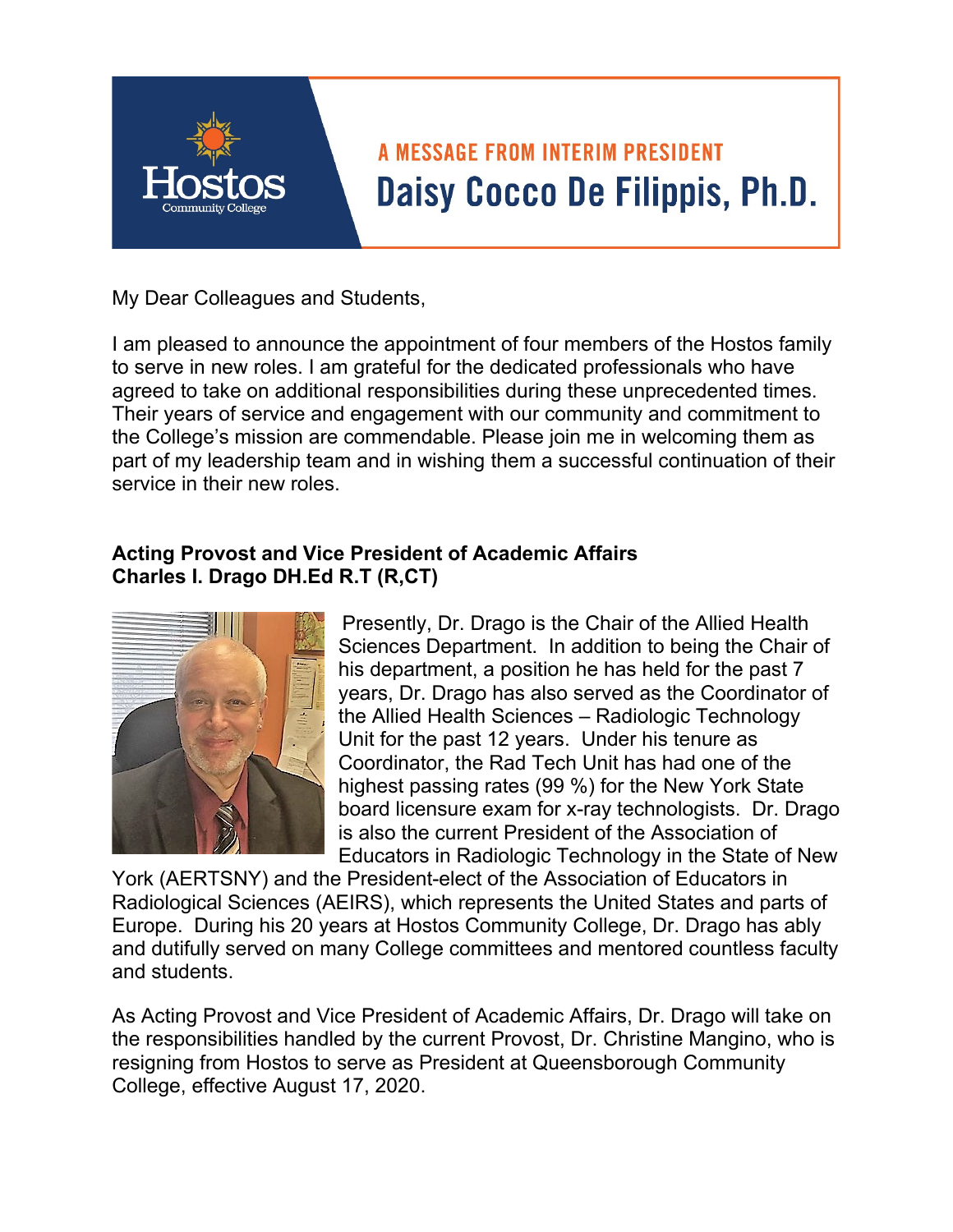### **Acting Assistant Dean of Academic Affairs Dr. Olen Dias**



Dr. Dias' professional life has been greatly influenced and shaped by the City University of New York. As an alumna of Queens College and the Graduate Center of the City University of New York, she appreciates the diversity and understands the importance of higher education for all and believes in providing equal opportunity for the diverse minority communities of this great city with the best education possible. Presently, Dr. Dias is a Full Tenured Professor in the College's Mathematics Department. She has been employed as a full-time faculty member at Hostos since February 2004.

Dr. Dias has excelled in various administrative roles, including Deputy Chair of the Math Department, one of the College's largest academic departments, from 2013 to 2016. More recently, during this past Spring 2020 semester, she was selected as an Office of Academic Affairs (OAA) Fellow. As an OAA Fellow, Dr. Dias was instrumental in helping to expand two successful College initiatives: "Succeed@Hostos," which is an early alert system designed to increase retention, and "eLumen/Blackboard Integration," an assessment tool for improving learning outcomes. During the Spring 2020 semester, Dr. Dias also worked collaboratively with the College's Division of Continuing Education and Workforce Development to develop and strengthen numerous articulations with College credit-bearing programs. Dr. Dias has a passion for ensuring access to higher education as a right for all students and to continue promoting the mission of the college.

#### **Director of Assessment Dr. Anders Jasson (AJ) Stachelek**



Dr. Stachelek most recently worked as an Assistant Professor of Mathematics. Dr. Stachelek obtained his doctorate in Mathematics Education at Teachers College, Columbia University in 2014. With his experience of over fifteen years of teaching advanced math and science across a variety of settings, ranging from public high school to community colleges, he has gained a deep understanding of the importance of connecting to students and encouraging their mathematical self-confidence, regardless of level.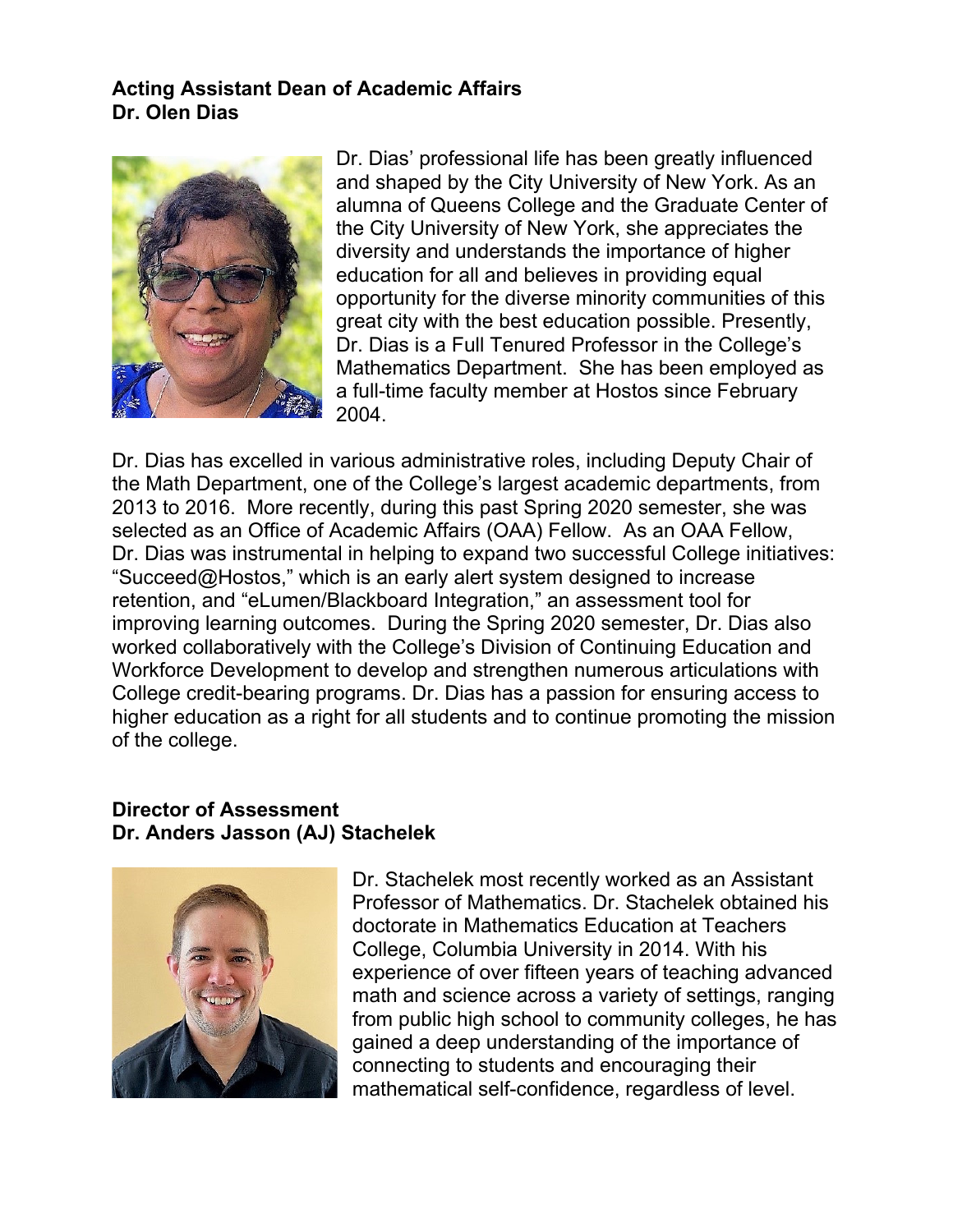Recently, he has been serving as the Deputy Chair of the Mathematics Department, Co-Chair of Middle States Working Group 5, and as Co-PI on a grant funded by The Teagle Foundation, titled the Project for Relevant and Improved Mathematics Education (PRIME). Since the main focus of PRIME was to implement corequisite courses to align and streamline mathematics curricula for students placed below college level mathematics, this grant broadened his viewpoint beyond the classroom and the institution. This work was only the tip of the proverbial iceberg in terms of investigating a broader need for systemic changes, but it was a starting point for Dr. Stachelek. In his new position as the Director of Assessment, he looks forward to diving deeper into analyzing educational systems through the lens of assessment.

# **Assistant to the President and Director of the President's Office Diana Kreymer**



Ms. Kreymer will be assuming her new role in addition to her current duties as Director of Events Management. She will manage the President's correspondence and assist with scheduling her appointments. Ms. Kreymer has served in various positions at the College since 2009. She is an accomplished higher education professional with a strong background in events, relationship building, project management, technology utilization and customer service. Ms. Kreymer has planned and implemented campus-wide special events, such as: Commencement, the College's 50<sup>th</sup> Anniversary, The

BIG Event, Middle States team visits, State of the College addresses, conferences, retreats, town halls, panels and forums. She serves on a number of College committees and is responsible for the supervision of the President's Office staff and the Conference Center.

Ms. Kreymer will serve as a member of the President's Cabinet.

She received her bachelor's degree from Monmouth University, majoring in International Business and Spanish. She earned a master's in Public Administration from Baruch College. Ms. Kreymer is a current member of the Association of Collegiate Conference and Events Directors-International (ACCED-I) and the North American Association of Commencement Officers (NAACO). She holds a certificate in the Certified Meeting Professional program (CMP). Outside of her professional positions, Ms. Kreymer serves her community in various volunteer activities.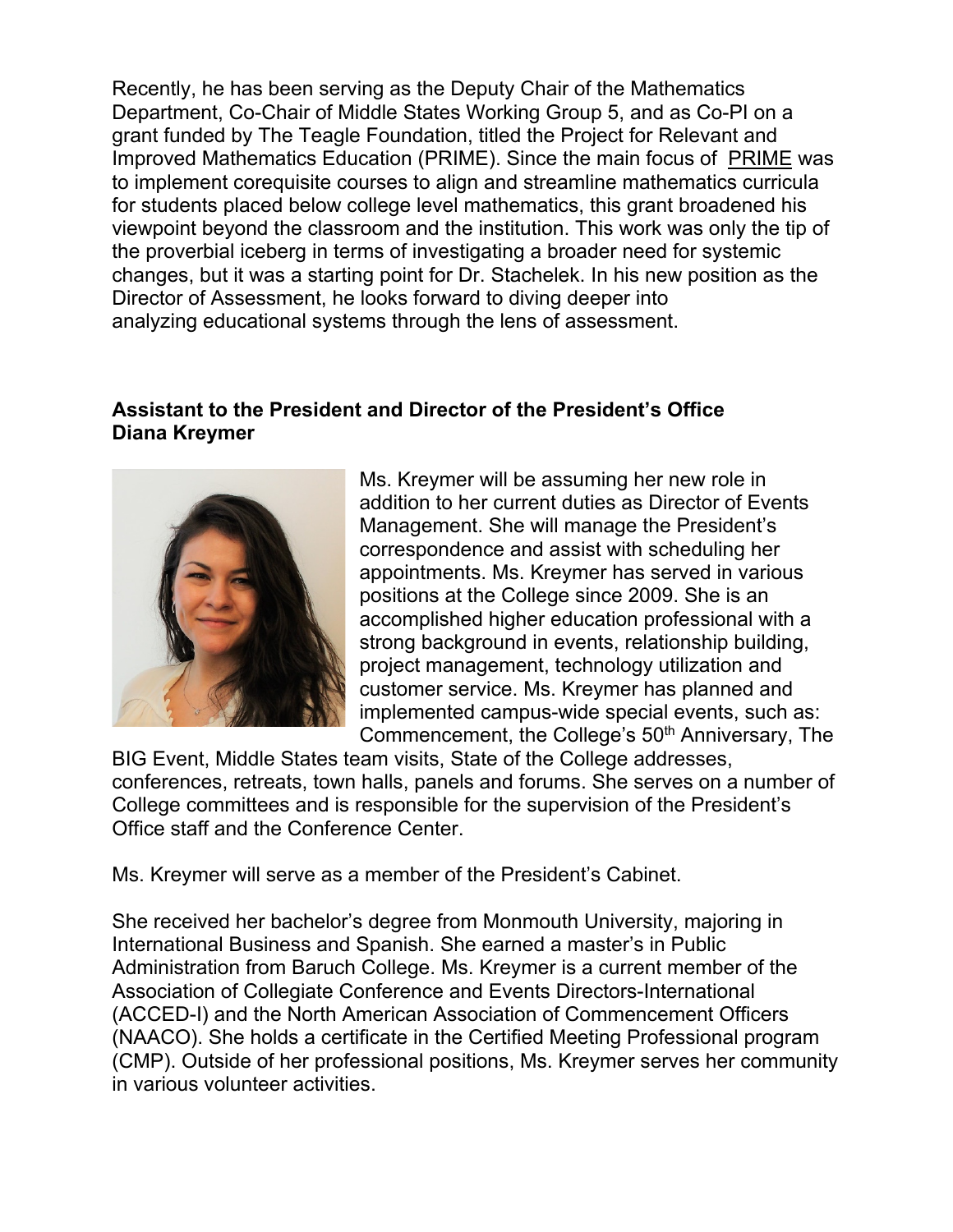Additionally, I am delighted to welcome to the President's Cabinet colleagues who have served the College well.

# **Ana I. García Reyes**

Associate Dean of Community Relations



Associate Dean Ana García Reyes started her career as a counselor at Aspira of New York, Inc. She then served as Director of the Student Support Services/TRIO Program at the City College of the City University of New York (CUNY). Under her management, the program provided key services to its participants, resulting in a significantly improved retention rate among the population it served from 1991 to 1996. During her tenure, significant expansion plans were implemented in space, personnel and budget increase. Students' enrollment, retention and graduation also increased significantly.

Associate Dean García Reyes has been affiliated with Eugenio María de Hostos Community College since March 1996. She started as the Special Assistant to the President/Chief of Staff. In March 1998, she assumed additional duties and responsibilities under the title of Special Assistant to the President for Community as well as Director of Professional Development Program and Coordinator of International Study Abroad. As an identified experienced administrator, the College President increased the scope of responsibilities of the Associate Dean for Community Relations in 2020 and also appointed her to serve as a member of the President's Cabinet. Please click link for a full biography.

#### **Soldanela Rivera López**

Director of Presidential and Strategic Initiatives



Since 2009 Soldanela has served Hostos in various capacities—Adjunct Professor of Public Speaking, Director of Communications and College Relations, 50<sup>th</sup> Anniversary Project Manager, and presently serves as Director of Presidential Strategic Initiatives. Prior to Hostos, Soldanela spent over 10 years as a communications executive and producer spanning the fields of dance, film, television, music, theater working with emerging, established, and worldrenowned figures. Soldanela produces Notes From A Native Daughter, an audio blog about arts, culture, and

society with figures from the Pan-American experience, she self-published "View For Death" and was named a *Mujer Destacada* by El Diario La Prensa in 2018;